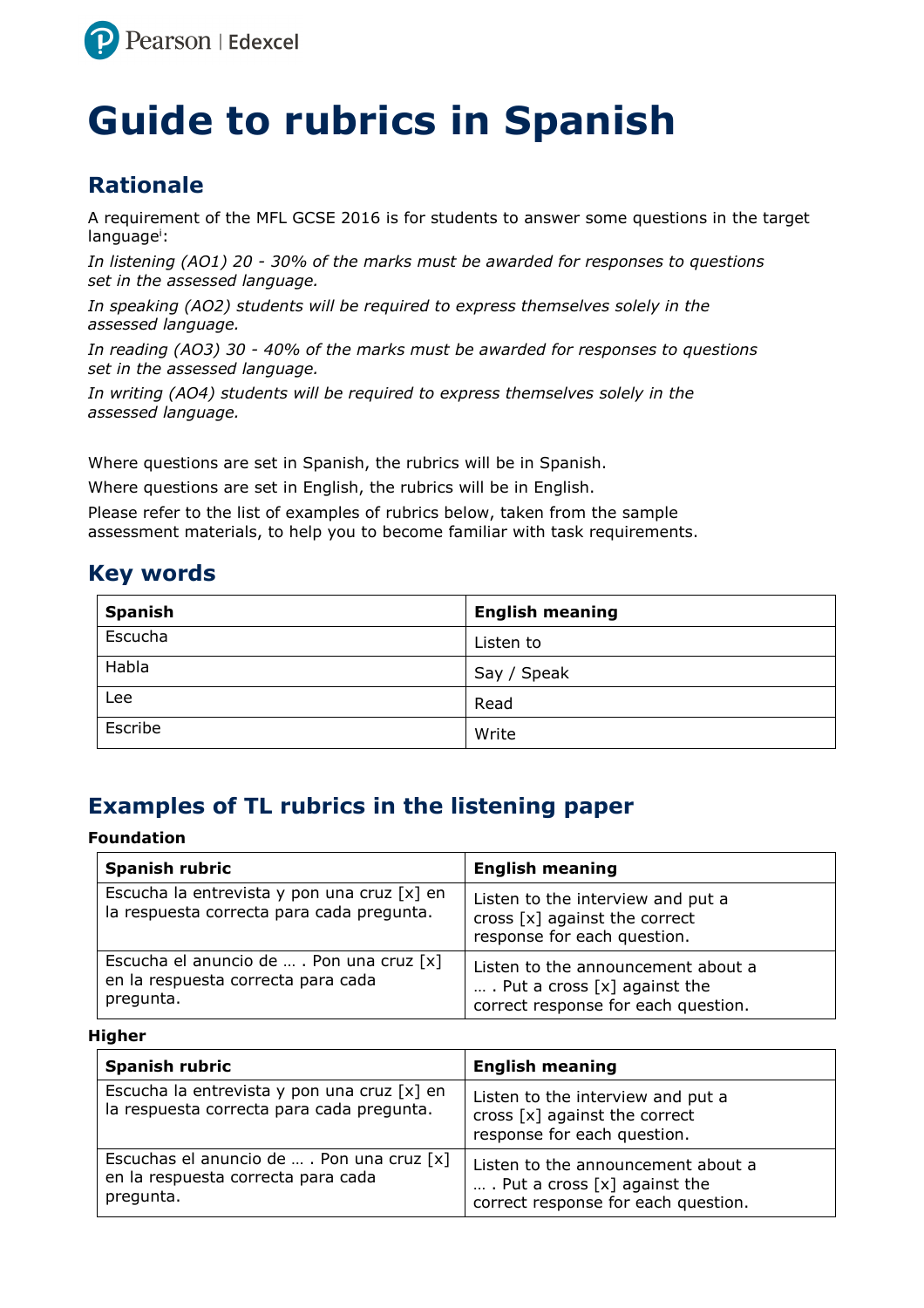

# **Examples of TL rubrics in the speaking paper**

#### **Foundation**

| <b>Spanish rubric</b>                                              | <b>English meaning</b>                                            |
|--------------------------------------------------------------------|-------------------------------------------------------------------|
| Estás                                                              | You are                                                           |
| Hablas                                                             | You speak                                                         |
| Mira la foto y prepara las respuestas a los<br>siguientes puntos : | Look at the photo and prepare your<br>responses to the following: |

| <b>Spanish rubric</b>                                              | <b>English meaning</b>                                            |
|--------------------------------------------------------------------|-------------------------------------------------------------------|
| Estás                                                              | You are                                                           |
| Hablas                                                             | You speak                                                         |
| Mira la foto y prepara las respuestas a los<br>siguientes puntos : | Look at the photo and prepare your<br>responses to the following: |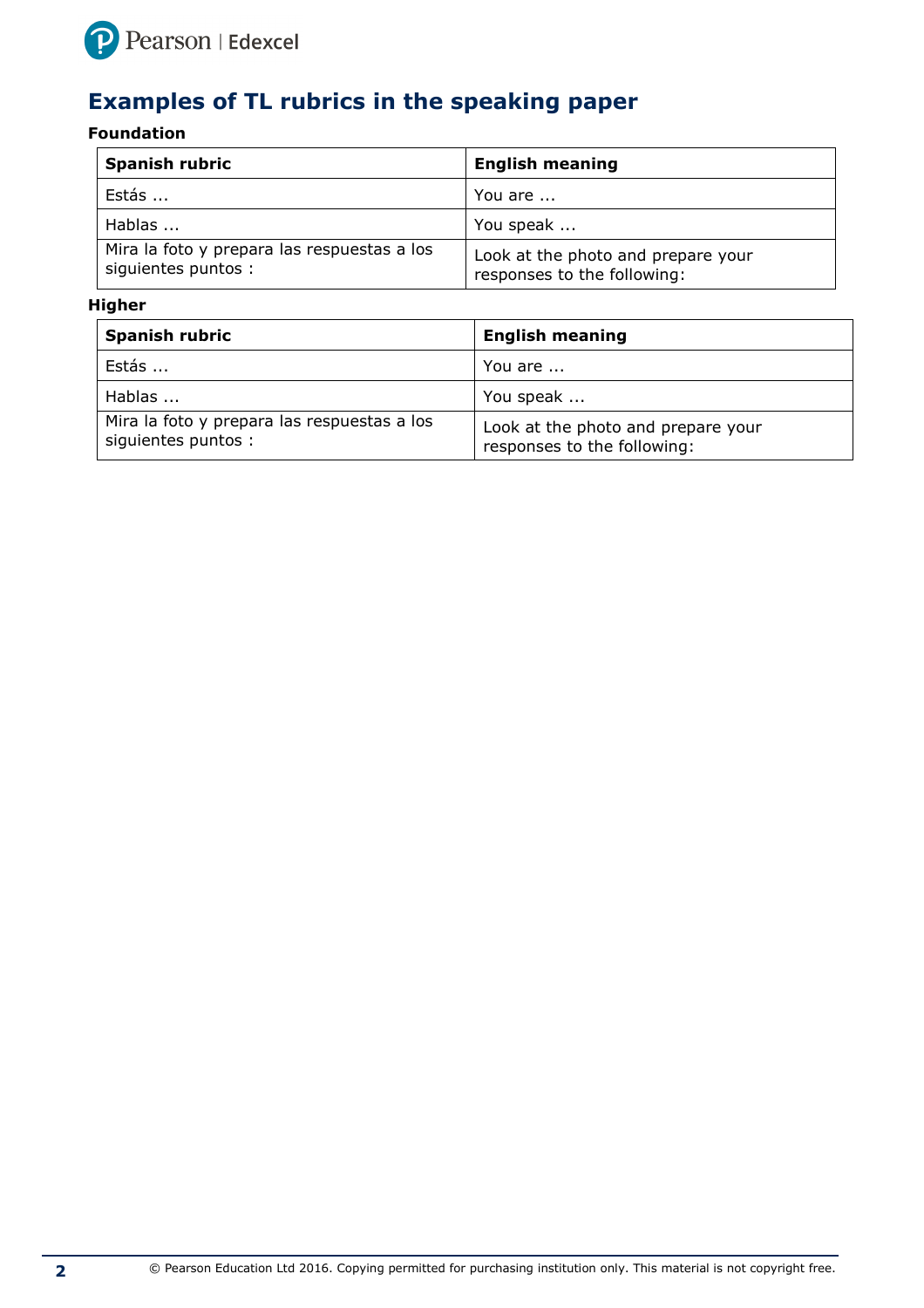

# **Examples of TL rubrics in the reading paper**

#### **Foundation**

| <b>Spanish rubric</b>                                                          | <b>English meaning</b>                                           |
|--------------------------------------------------------------------------------|------------------------------------------------------------------|
| Lee este artículo sobre                                                        | Read this article about                                          |
| Completa cada frase con una palabra de la<br>caja de abajo. No necesitas todas | Complete each sentence with a<br>word from the box below. You do |
| las palabras.                                                                  | not need all of the words.                                       |
| Lee este artículo.                                                             | Read this article.                                               |
| Pon una cruz [X] en la casilla<br>correcta.                                    | Put a cross $[X]$ in the correct box.                            |
| Lee esta información sobre                                                     | Read this information about                                      |
| ¿Cuál es ? Escoge entre , ,  o                                                 | Which is ? Choose from , ,  or                                   |
| $\cdots$                                                                       | .                                                                |

| <b>Spanish rubric</b>                                                          | <b>English meaning</b>                                                             |
|--------------------------------------------------------------------------------|------------------------------------------------------------------------------------|
| Lee este artículo.                                                             | Read this article.                                                                 |
| Pon una cruz [x] en la casilla correcta.                                       | Put a cross [X] in the correct box.                                                |
| Lee esta información sobre                                                     | Read this information about                                                        |
| ¿Cuál es ? Escoge entre , ,  o                                                 | Which is ? Choose from , ,  or                                                     |
| $\cdots$                                                                       | $\cdots$                                                                           |
| Contesta las preguntas en español. No<br>tienes que escribir frases completas. | Answer the questions in Spanish.<br>You do not need to write in full<br>sentences. |